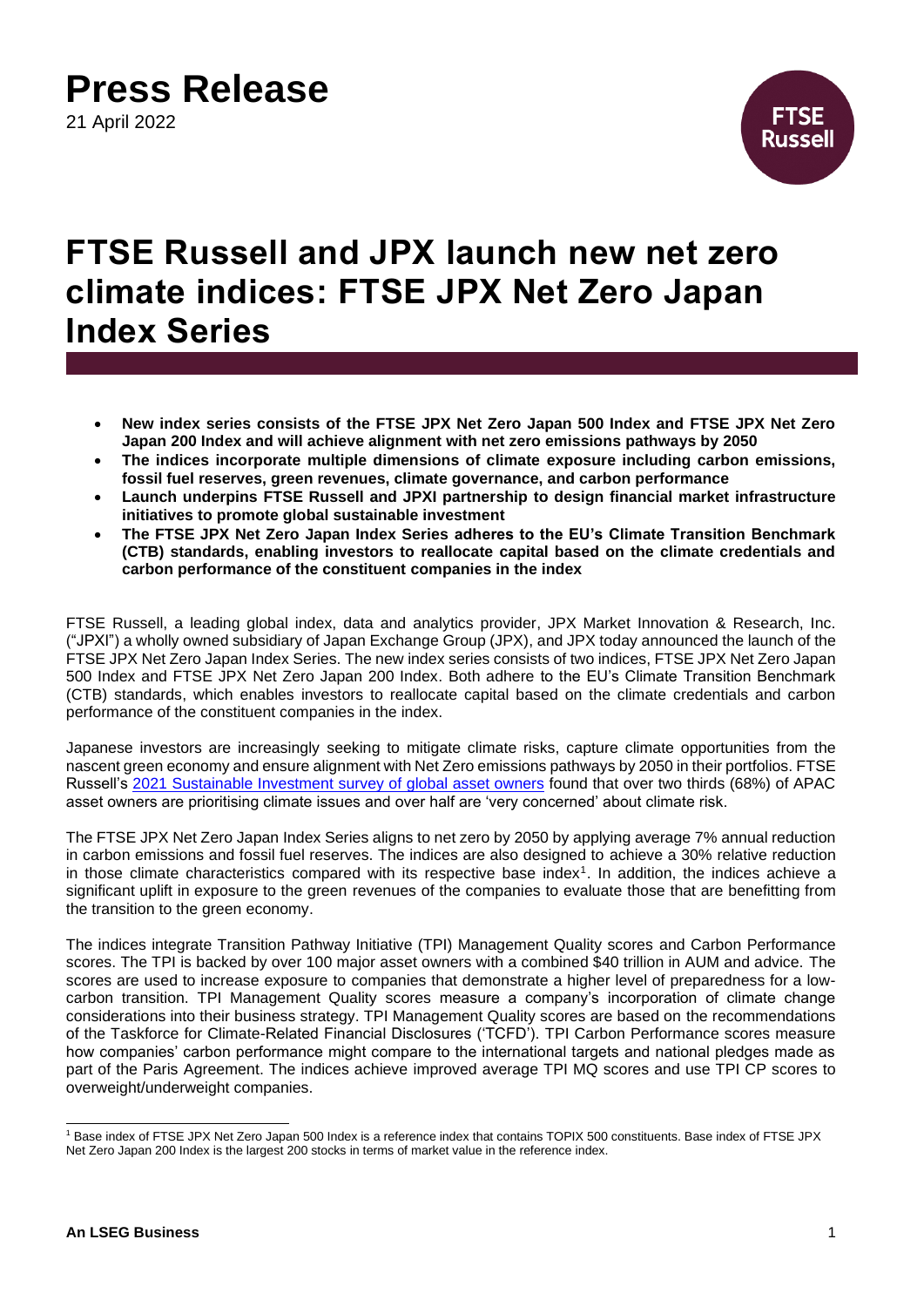

The indices will be used as the basis of passive fund allocation, as a performance benchmark for actively managed funds, or to inform investment research.

### **Arne Staal, CEO, FTSE Russell, comments:**

"We're delighted to expand on our partnership with JPX to bring this new climate index series to the market. COP 26 in Glasgow highlighted the critical need for financial markets to be part of the solution to the climate emergency, and this partnership reinforces our commitment to enable this transition. Our collaboration with JPX provides investors with important new tools to enable capital reallocation in Japanese equity markets. The FTSE JPX Net Zero Japan 500 Index will give investors the ability to align their exposure with the 2015 Paris Agreement using the TOPIX 500 as a base universe."

### **Koichiro Miyahara, President & CEO of JPX Market Innovation & Research comments:**

"In July 2018, London Stock Exchange Group and JPX agreed to collaborate in the sustainable investment field and on product marketing around ESG-related products and services. Under that framework, we are delighted that FTSE Russell and JPXI jointly commence the calculation of the new environmental index series. As the leading index provider for Japanese equities, JPXI expects this initiative supports efforts towards carbon neutrality. It is also a great honour for JPXI which was established on 1 April 2022, to jointly provide the first new co-branded index with FTSE Russell."

JPX and LSEG, as Partner Exchanges in the United Nations (UN) Sustainable Stock Exchanges (SSE) initiative, are both firmly and demonstrably committed to promoting sustainable investment. The newly launched indices are the latest collaboration between London Stock Exchange Group and JPX after their agreement to work together to design financial market infrastructure initiatives to promote global sustainable investment in July 2018.

For more information on the FTSE JPX Net Zero Japan Index Series, visit [here.](https://www.ftserussell.com/index/spotlight/jpx-netzero%3e)

– Ends –

### **For further information:**

| <b>Global Media</b>                                       |                                                                         |
|-----------------------------------------------------------|-------------------------------------------------------------------------|
| Simon Henrick<br>Silke Marsh<br>Yasue Aoi<br>Lem Brewster | +44 7815 807564<br>+65 9793 4140<br>+81 80 7303 1641<br>+1-917-805-1089 |
|                                                           | newsroom@lseg.com                                                       |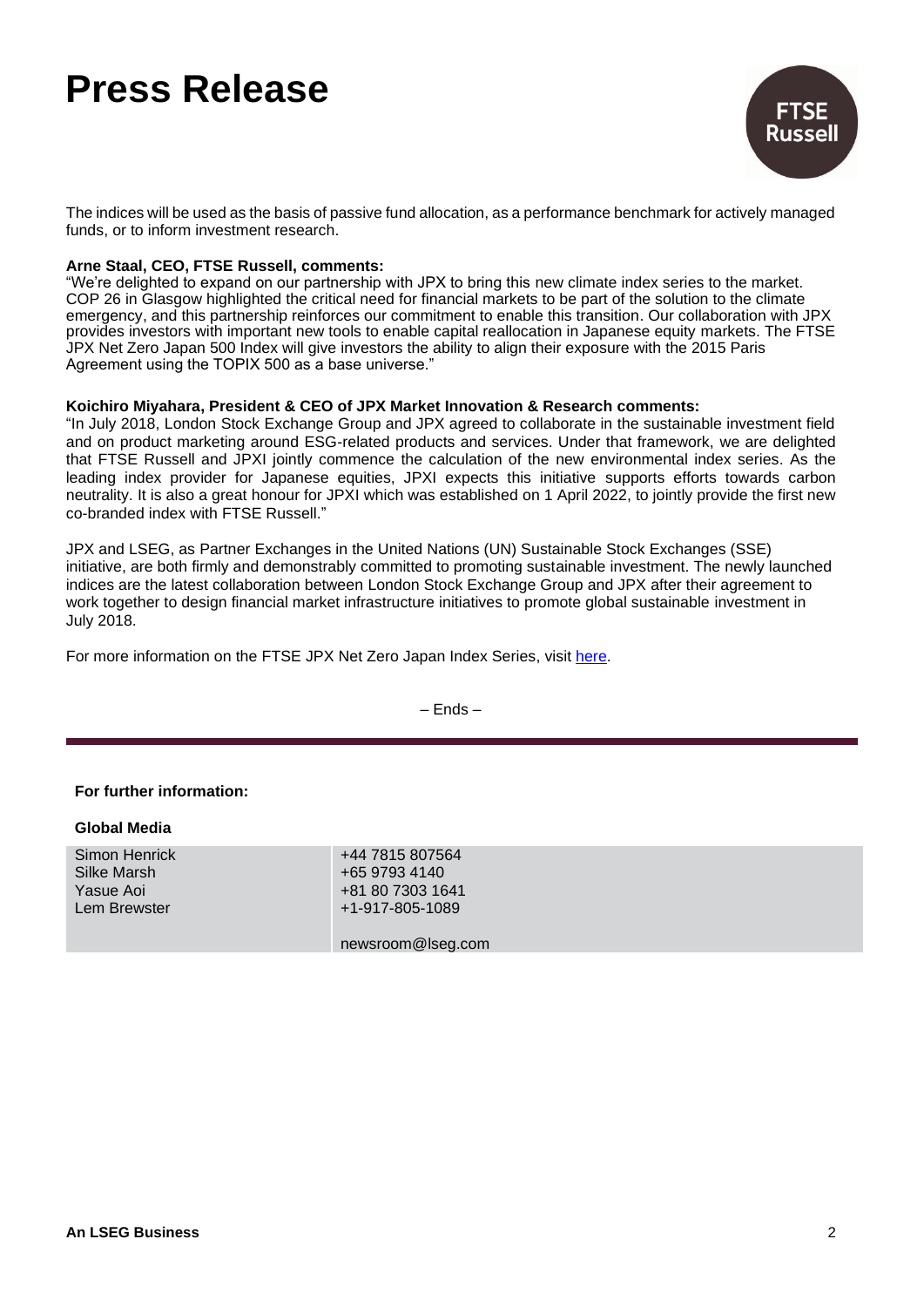

#### **Notes to editors:**

#### **About FTSE Russell:**

FTSE Russell is a leading global index provider creating and managing a wide range of indexes, data and analytic solutions to meet client needs across asset classes, style and strategies. Covering 98% of the investable market, FTSE Russell indexes offer a true picture of global markets, combined with the specialist knowledge gained from developing local benchmarks around the world.

FTSE Russell index expertise and products are used extensively by institutional and retail investors globally. For over 30 years, leading asset owners, asset managers, ETF providers and investment banks have chosen FTSE Russell indexes to benchmark their investment performance and create investment funds, ETFs, structured products and index-based derivatives. FTSE Russell indexes also provide clients with tools for asset allocation, investment strategy analysis and risk management.

A core set of universal principles guides FTSE Russell index design and management: a transparent rules[1] based methodology is informed by independent committees of leading market participants. FTSE Russell is focused on index innovation and customer partnership applying the highest industry standards and embracing the IOSCO Principles. FTSE Russell is wholly owned by London Stock Exchange Group. For more information, visit ftserussell.com.

#### **About JPX Market Innovation & Research:**

JPX Group has established JPX Market Innovation & Research, Inc. (JPXI) as a new subsidiary parallel to the exchanges, the self-regulatory organization, and the clearing house. It commenced business on April 1, 2022. JPXI, as a leading index administrator for the Japanese market, covers a number of equity indices including its flagship index, TOPIX.

As well as taking on JPX Group's index, data, and digital-related services, thereby enabling us to provide all market-related services from under one roof, JPXI will play a key role in creating the global, comprehensive financial and information platform "G-HUB" as set out under our long-term vision to be achieved by 2030 "Target 2030".

Furthermore, JPXI will contribute to bolstering the competitiveness and status of Japanese financial and capital markets by enriching services on ESG, listed company, and others considered necessary to enhance the attractiveness of the market, as well as envisioning how financial and capital markets should look with the use of new technologies.

© 2022 London Stock Exchange Group plc and its applicable group undertakings (the "LSE Group"). The LSE Group includes (1) FTSE International Limited ("FTSE"), (2) Frank Russell Company ("Russell"), (3) FTSE Global Debt Capital Markets Inc. and FTSE Global Debt Capital Markets Limited (together, "FTSE Canada"), (4) FTSE Fixed Income Europe Limited ("FTSE FI Europe"), (5) FTSE Fixed Income LLC ("FTSE FI"), (6) The Yield Book Inc ("YB") and (7) Beyond Ratings S.A.S. ("BR"). All rights reserved.

FTSE Russell® is a trading name of FTSE, Russell, FTSE Canada, FTSE FI, FTSE FI Europe, YB and BR. "FTSE®", "Russell®", "FTSE Russell®", "FTSE4Good®", "ICB®", "The Yield Book®", "Beyond Ratings®" and all other trademarks and service marks used herein (whether registered or unregistered) are trademarks and/or service marks owned or licensed by the applicable member of the LSE Group or their respective licensors and are owned, or used under licence, by FTSE, Russell, FTSE Canada, FTSE FI, FTSE FI Europe, YB or BR. FTSE International Limited is authorised and regulated by the Financial Conduct Authority as a benchmark administrator.

All information is provided for information purposes only. All information and data contained in this publication is obtained by the LSE Group, from sources believed by it to be accurate and reliable. Because of the possibility of human and mechanical error as well as other factors, however, such information and data is provided "as is" without warranty of any kind. No member of the LSE Group nor their respective directors, officers, employees, partners or licensors make any claim, prediction, warranty or representation whatsoever, expressly or impliedly, either as to the accuracy, timeliness, completeness, merchantability of any information or of results to be obtained from the use of FTSE Russell products, including but not limited to indexes, data and analytics, or the fitness or suitability of the FTSE Russell products for